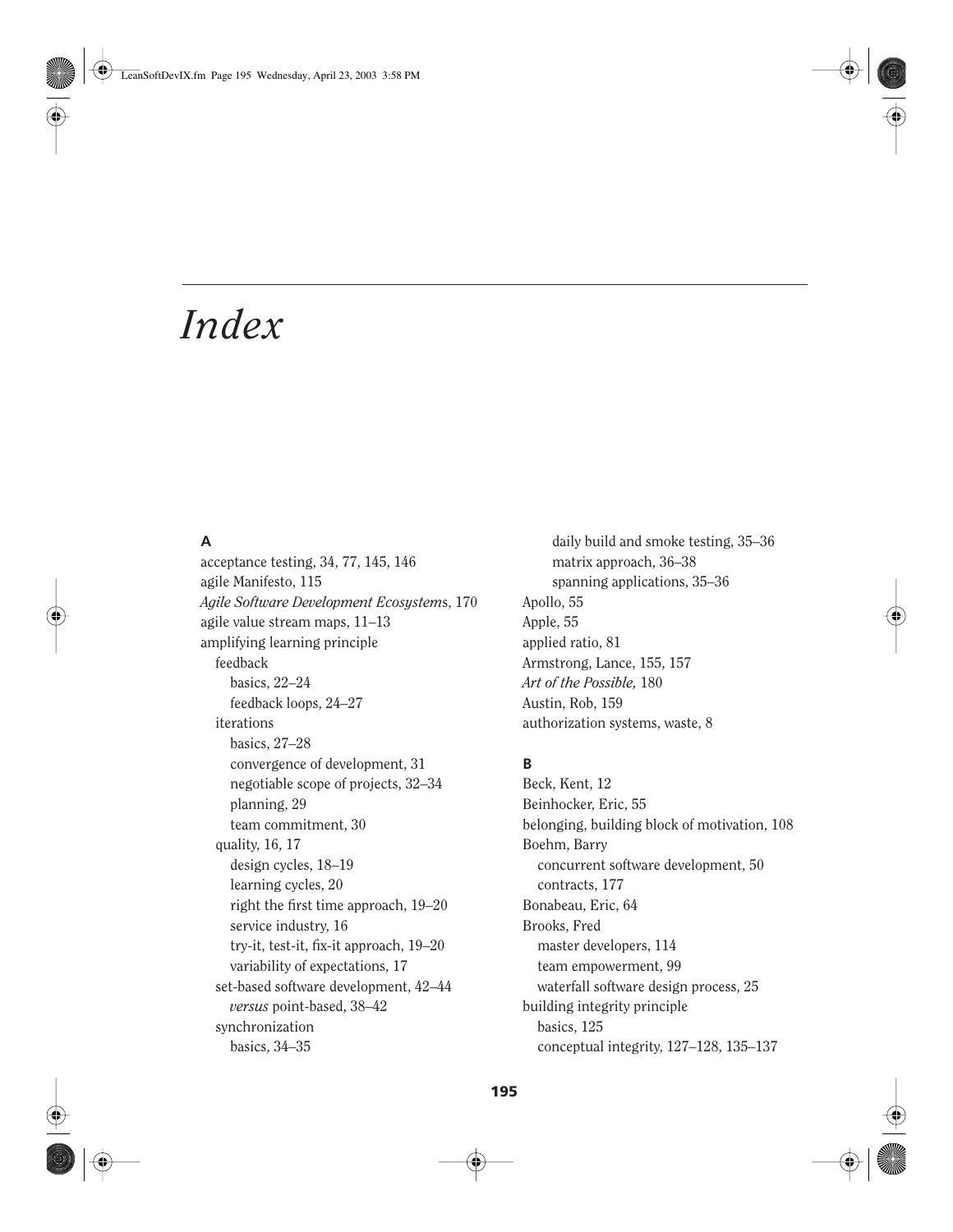definition, 125 maintaining, 142–143 key factors, 128–129 matrix model, 132 model-driven design, 131–134 perceived integrity, 126, 129–131 definition, 125 maintaining, 134–135, 139–140 refactoring, 140–141 conceptual integrity maintenance, 142–143 *versus* rework, 144–145 testing software as-built systems, 148–149 communication, 146 customer testing, 145–149 developer testing, 145–149 feedback, 146–147 maintenance, 149 scaffolding, 147–148 burn-down charts, 33 business logic, 138

# **C**

Capability Maturity Model (CMM), 97, 182 Capability Maturity Model Integration (CMMI), 98–99, 182–183 centers of excellence, 122 Chrysler Corporation, 39–41 Cisco Systems, 55 Clark, Kim conceptual integrity, 135–137 product integrity, 125 through information flow, 128 CMM (Capability Maturity Model), 97, 182 CMMI (Capability Maturity Model Integration), 98–99, 182–183 co-source contracts, 175 Cockburn, Alistair, 76 *Collaborative Advantage,* 161

collective code ownership, 35–36 daily builds and smoke tests, 35–36 synchronization, 34–35 communities of expertise, 119–121 communities of scientists, 119 competence, building block of motivation, 109 conceptual domain models, 132 conceptual integrity, 127–128, 135–137 definition, 17, 125 maintaining, 142–143 concurrent development product development, 47–48 cost escalation, 50, 52 software development, 48–49 cost escalation, 49–52 last responsible moment, 57–60 Constantine, Larry, 138 constraints, 82 contracts fixed-price, 165–167 multistage, 169–171, 176 optional scope, 176–177 purpose of, 164–165 shared-benefit, 175, 177 target-cost, 163, 171–172, 177 example, 173–174 target-schedule, 174–175 time-and-materials, 167–168, 176 viability of trust, 161–162 manufacturing, 161–162 software, 162–164 Curtis, Bill, 129 customer testing. *See* acceptance testing Customers First Program, 96

#### **D**

daily build and smoke testing, 35–36 Death March project Solution Emerges, 44–45 Amplifying Feedback, 27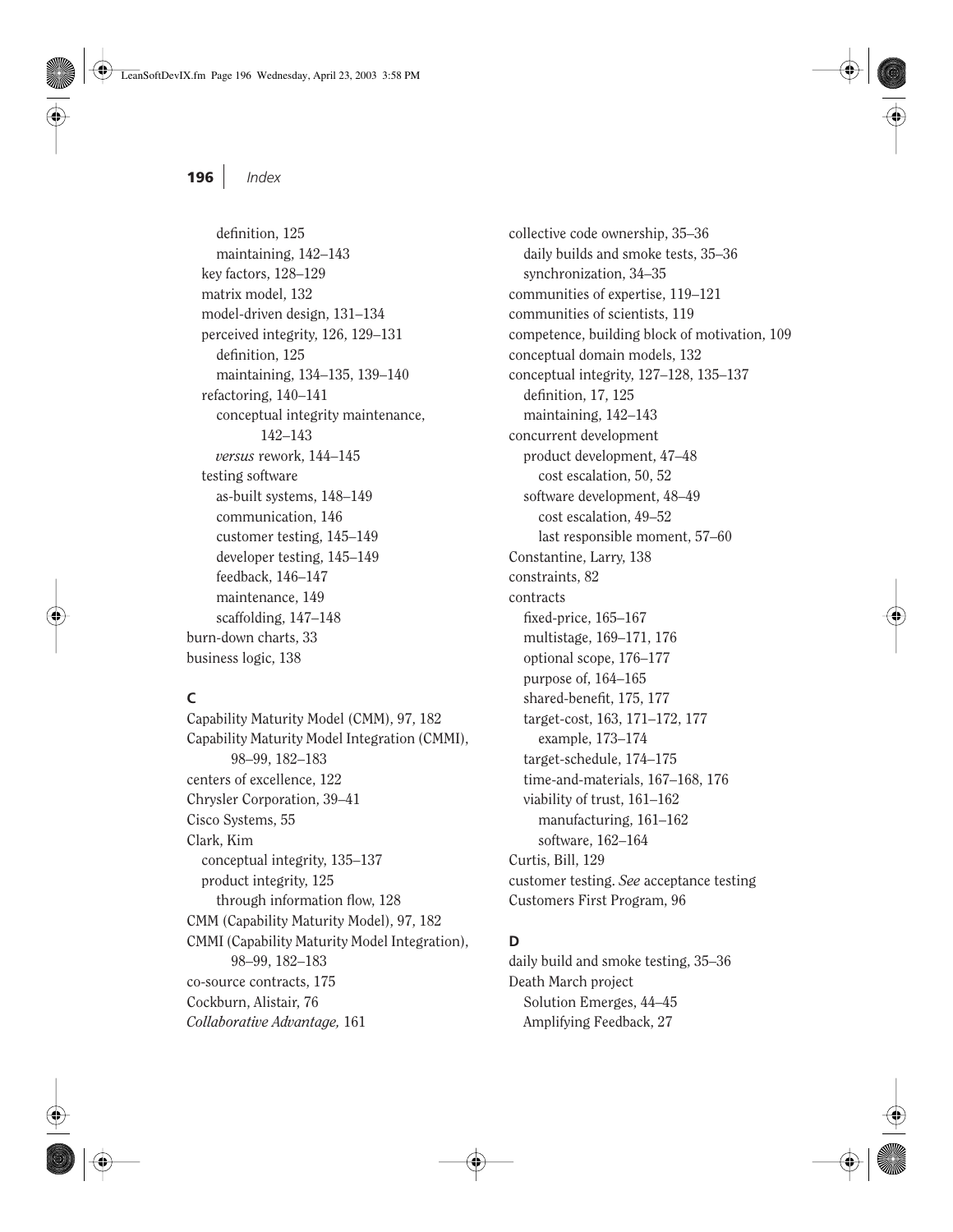LeanSoftDevIX.fm Page 197 Wednesday, April 23, 2003 3:58 PM

*Index* **197**

Eliminating Waste, 2–3 Weekly Iterations, 21 DEC, 55 decision making (decide as late as possible principle) delaying decisions, 53–54 depth-first *versus* breadth-first problem solving, 60–61 intuitive decision making, 61–62 last responsible moment principle, 57–60 simple rules, 64–66 U.S. Marine Corps example, 62–64 delay costs application models, 88–91 basics, 83–85 product models, 85–88 tradeoff decisions, 88–91 delivery (deliver as fast as possible principle) basics, 69–70 delay costs application models, 88–91 basics, 83–85 product models, 85–88 tradeoff decisions, 88–91 information radiators, 76 queuing theory cycle time reduction, 77–81 queuing process, 82–83 reason for fast delivery, 70–71 scheduling for manufacturing MRP (material requirements planning), 71–72 pull systems, 72–73 push systems, 71 scheduling for software development pull systems, 74–76 Dell, Michael contracts, 162, 164 inventory of computers, 9 Dell Computer Corporation

fast delivery, 70 last responsible moment principle, 60 DeMarco, Tom performance measurement, 159 slack in organizations, 81 Department of Defense (DoD), 167 depth-first *versus* breadth-first decision making, 60–61 design cycles of software development, 18–19 deterministic controls, 25–26 developer testing. *See* unit testing *Developing Products in Half the Time,* 83 *Domain Driven Design,* 131 dual ladders, leadership apprenticeship programs, 115 Dyer, Jeffrey, 161, 164, 171

#### **E**

Eisenhardt, Kathleen, 65 eliminating waste principle, 1–2 value stream maps, 9–13 waste types defects, 8 extra processes, 5–6 including unrequested features, 6 management activities, 8 manufacturing waste types, 4 motion, 7–8 paperwork, 5–6 partially done work, 5 task switching, 6 waiting, 7 embedded software development, 42, 185 empowering the team principle CMM, 97 CMMI, 98–99 expertise communities of expertise, 119–121 Nucor example, 117–118 standards, 121–122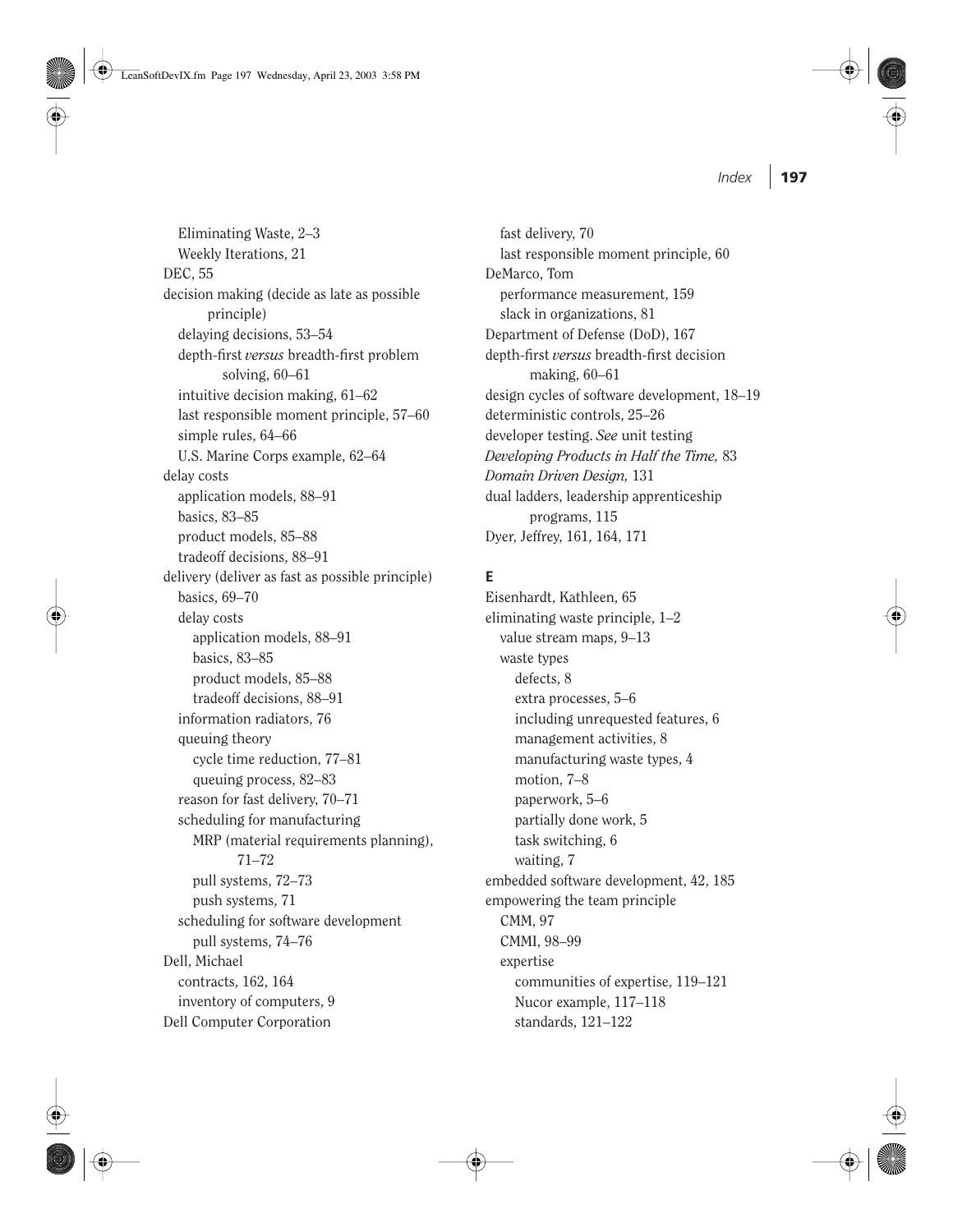Xerox example, 118–119 leadership fuzzy "uncertain" front end, 114 master developers, 112–113, 115 project management, 115–116 respected leaders, 111–112 motivation building blocks, 108–109 3M example, 103–105 sense of purpose, 105–107 time expended by team members, 110–111 scientific management, 95–96 self-determination management improvement project, 102–103 NUMMI project, 99–101 team polygon, 107 Evans, Eric, software architecture, 139 model-driven, 131 expertise communities of expertise, 119–121 Nucor example, 117–118 standards, 121–122 Xerox example, 118–119

#### **F**

FDD (Feature-Driven Development), ownership of code, 34 Federal Express, overnight delivery, 69 feedback basics, 22–24 feedback loops, 24–27 Ferguson, Bruce, 175–176 "A Field Study of the Software Design Process for Large Systems," 129 fixed-price contracts, 165–167 Ford, Henry, 95 Ford Motor Company, 95–96 Forrester, Jay, 153

Fowler, Martin, 139 Freedman, David, 62 Fry, Art, 112 Fujimoto, Takahiro conceptual integrity, 135–137 product integrity, 128

#### **G**

General Electric Work-Our program, 102, 182, 184 General Motors contracts, 161–162 NUMMI project, 99–101 glossaries, 132–133 Google, 126 Guindon, Raymonde, 18, 19

#### **H**

Harvard Businesses School, 125 Hewlett-Packard delaying decisions, 53–54 options thinking, 55 Highsmith, Jim, 170 Hock, Dee, 110 Hresko, Jamie, 100 Humphrey, Watts, 97

### **I**

IBM, 55 index cards *versus* kanban cards, 75 scheduling tasks, 74, 75 information radiators, 76 instructions large companies, 182–183 small companies, 183–184 special work environments, 184–185 sphere of influence, 180–182 troubleshooting guide, 185–186 warranty, 186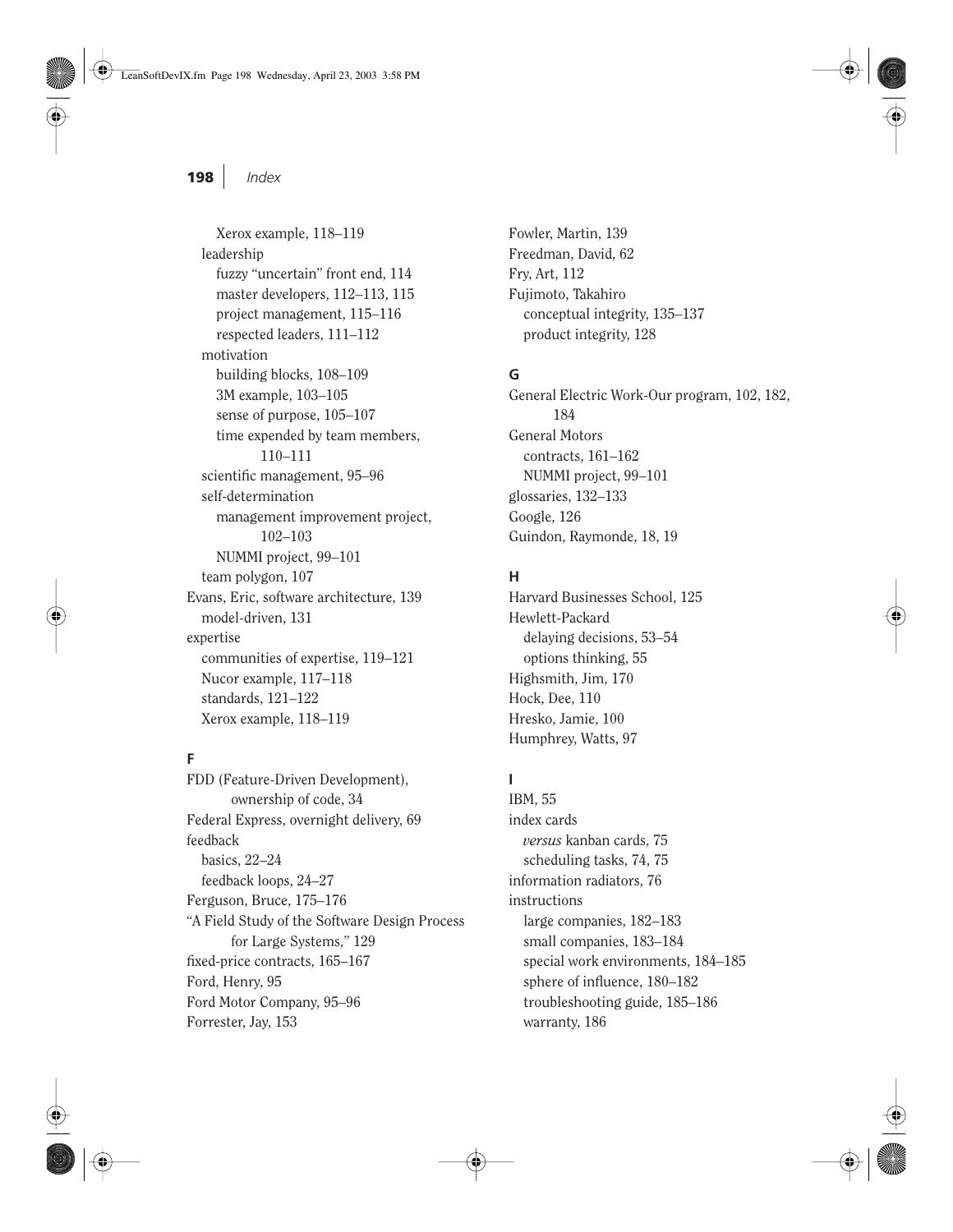LeanSoftDevIX.fm Page 199 Wednesday, April 23, 2003 3:58 PM

Integra, 136 integrated problem solving, 135–137 integration testing, 145 integrity building basics, 125 conceptual integrity, 127–128, 135–137 definition, 125 maintaining, 142–143 key factors, 128–129 matrix model, 132 model-driven design, 131–134 perceived integrity, 126, 129–131 definition, 125 maintaining, 134–135, 139–140 refactoring, 140–141 conceptual integrity maintenance, 142–143 *versus* rework, 144–145 testing software as-built systems, 148–149 communication, 146 customer testing, 145–149 developer testing, 145–149 feedback, 146–147 maintenance, 149 scaffolding, 147–148 Intrinsic Motivation at Work, 105 intuitive decision making, 61–62 ISO9000 program, 96 Capability Maturity Model (CMM), 97 iterations basics, 27–28 convergence of development, 31 negotiable scope of projects, 32–34 planning, 29 team commitment, 30 iterative software development. *See* iterations

# **J – K**

Johnson, Jim, 177

Jones, Daniel, 9 kanban cards, 72 *versus* index cards, 75 information radiators, 76 key process areas (KPAs), CMM, 98, 182 Klein, Gary, 61, 62 Kotter, John, 111 KPAs (key process areas), CMM, 98, 182

# **L**

Larman, Craig, 139 last responsible moment in development, 57–60 leadership fuzzy "uncertain" front end, 114 master developers, 112–113, 114, 115 project management, 115–116 respected leaders, 111–112 Lean Construction Institute, 73 *Lean Thinking,* 9 lean thinking, origin, 1–2 learning cycles of software development, 20 LensCrafters, 69 Lister, Timothy, 159 L.L. Bean, 69 Lockwood, Lucy, 138

#### **M**

3M, 158–159 mapping, 138 Martin, Robert C., 139 master developers, 112–113, 114, 115 material requirements planning (MRP), 71–72 matrix approach matrix model, 132 synchronization, 36–38 MBO program, 96 McBreen, Pete, 115 McCarthy, Jim, 99 McKnight, William, team motivation, 104–105

*Index* **199**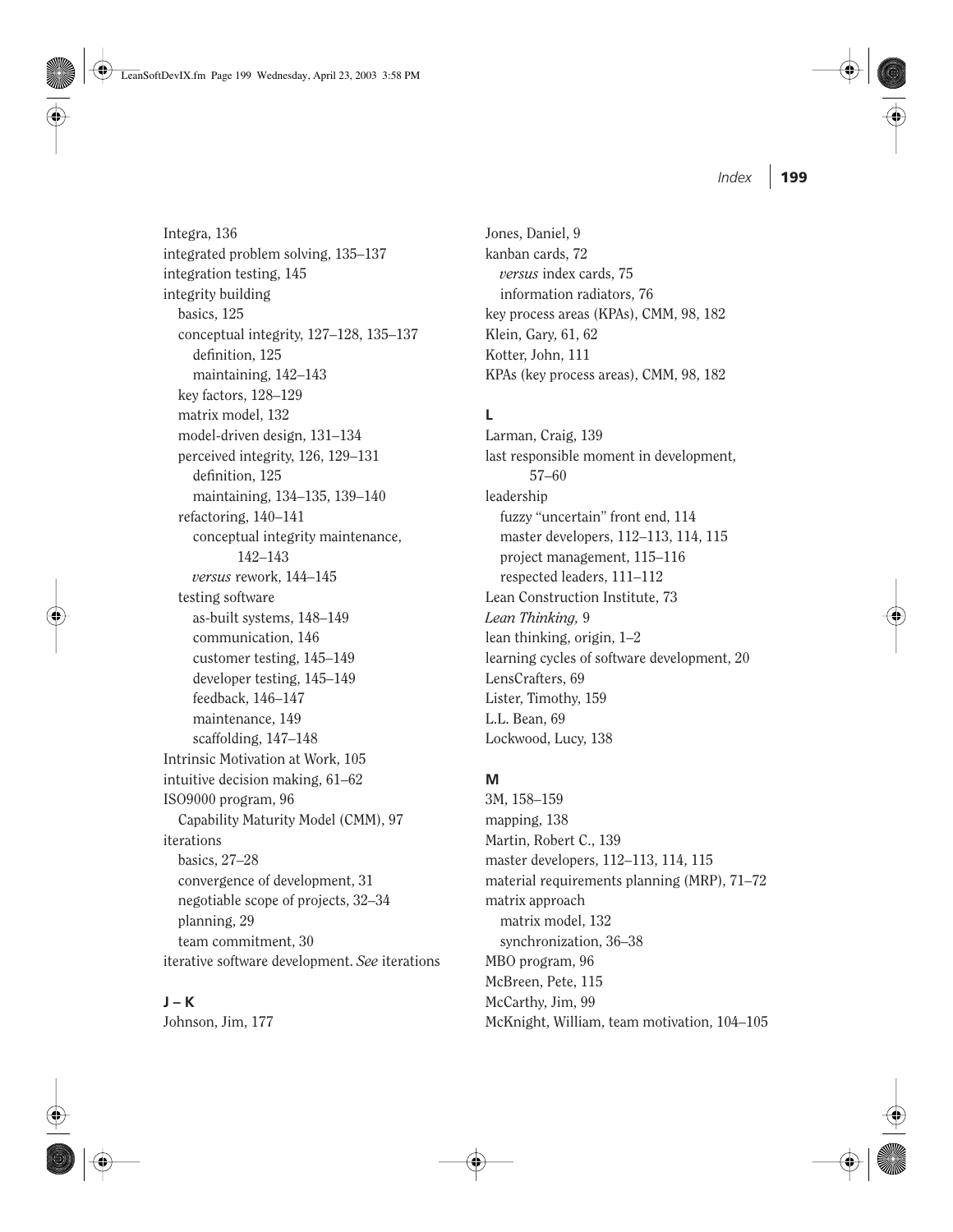safety as building block, 108 measurements. *See also* testing software basics, 155 information, 160–161 optimization local optimization, 157 suboptimization, 155, 157–159 performance, 159–160 *Measuring and Managing Performance in Organizations,* 159 messaging, 138 Meyer, Christopher, 64 Microsoft options thinking, 55 software development approaches, 142 model-driven design, 131–134 motivation building blocks, 108–109 3M example, 103–105 sense of purpose, 105–107 time expended by team members, 110–111 Motorola, 37 MRP (material requirements planning), 71–72 multistage contracts, 169–171, 176 *Mythical Man Month,* 99

#### **N**

New United Motor Manufacturing, Inc. (NUMMI) example, 99–101 Norman, Donald, 140 Nucor, example of expertise, 117–118 NUMMI (New United Motor Manufacturing, Inc.) example, 99–101

# **O**

Ocock, Tim, 170–171, 175 Ohno, Taiichi, 1 "one-minute scope control rule," 3 optimization local optimization, 157

suboptimization, 155, 157–159 Optimized Operations program, 96 optional scope contracts, 176–177 options definition, 54–55 delaying decisions, 53–54 Microsoft example, 55 options thinking, 52–53 software development, 56–57 ownership of code, synchronization, 34–35 daily builds and smoke tests, 35–36

# **P**

Papaccio, Philip, 177 perceived integrity, 126, 129–131 definition, 17, 125 maintaining, 134–135 guidelines, 139–140 persistence, 138 Petroski, Henry, 140 P&Ls (profit and loss statements), 83, 85–87 PMI (Project Management Institute), 183 problem solving, depth-first *versus* breadth-first, 60–61 problem solving, integrated, 135–137 *Product Development Performance,* 128 production *versus* development, 15–16 lean production practices, 15 profit-sharing contracts, 175 progress, building block of motivation, 109 Project Management Institute (PMI), 183 project tracking of waste, 8 pull scheduling information radiators, 76 scheduling for manufacturing, 72–73 scheduling for software development, 74–76 push scheduling, 71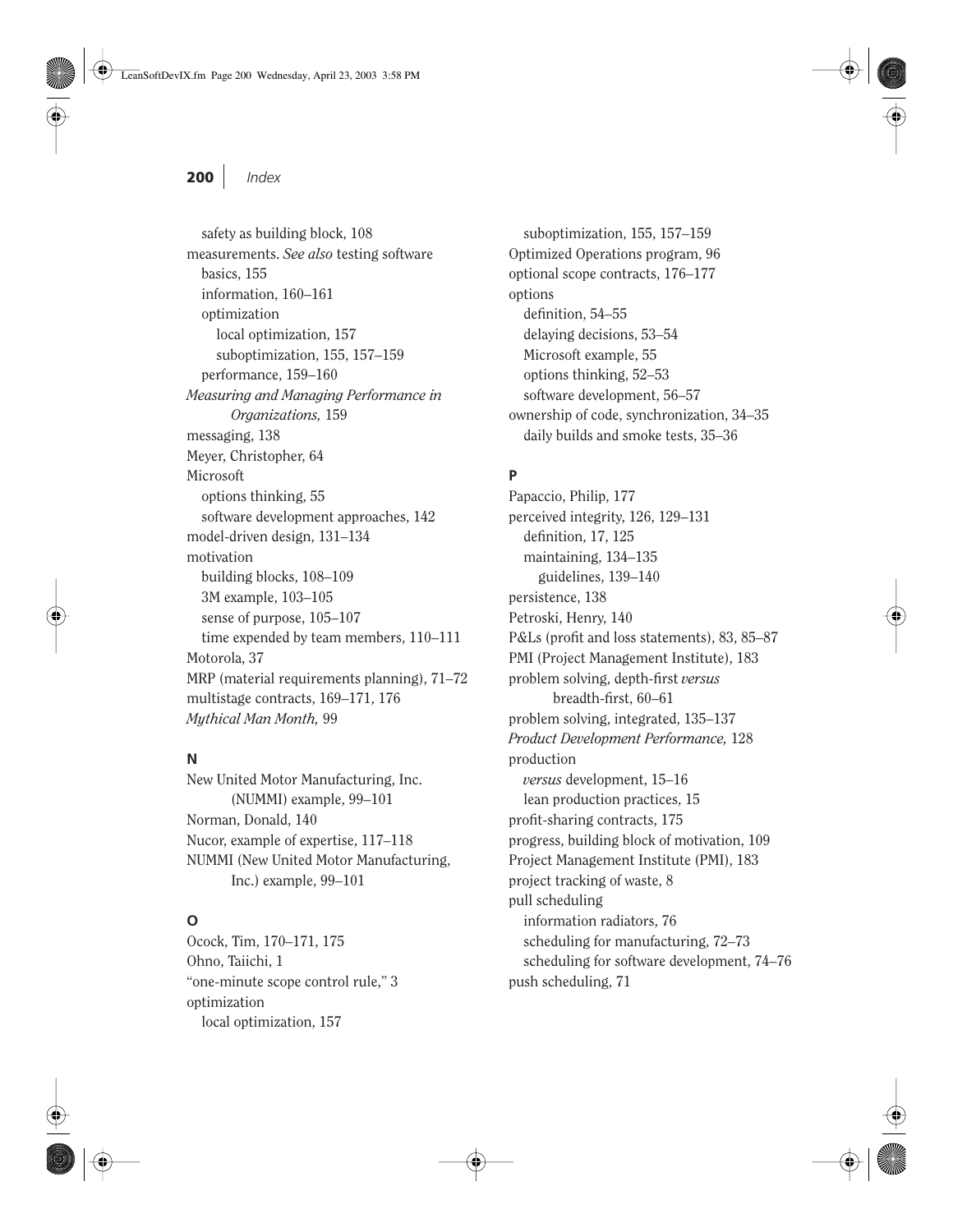#### LeanSoftDevIX.fm Page 201 Wednesday, April 23, 2003 3:58 PM

# **Q**

qualifiers, 133 quality, 16, 17 design cycles, 18–19 learning cycles, 20 right the first time approach, 19–20 service industry, 16 try-it, test-it, fix-it approach, 19–20 variability of expectations, 17 queuing theory cycle time reduction, 77–81 queuing process, 82–83

# **R**

refactoring basics, 140–141 conceptual integrity maintenance, 142–143 *versus* rework, 144–145 Reinertsen, Donald, 83 right the first time software development approach, 19–20 Royce, Winston waste recognition, 4 waterfall software design process, 24

# **S**

safety, building block of motivation, 108 scheduling manufacturing MRP (material requirements planning), 71–72 pull systems, 72–73 push systems, 71 software development basics, 74 pull systems, 74–76 scientific management, 95–96 scope of software projects, 32–34 Sears Catalog, 69 seeing the whole principle

contracts fixed-price, 165–167 multistage, 169–171, 176 optional scope, 176–177 purpose of, 164–165 shared-benefit, 175, 177 target-cost, 163, 171–174, 177 target-schedule, 174–175 time-and-materials, 167–168, 176 viability of trust, 161–162 viability of trust, manufacturing, 161–162 viability of trust, software, 162–164 measurements basics, 155 information, 160–161 optimization, 155, 157–159 performance, 159–160 SEI (Software Engineering Institute), 98 self-determination management improvement project, 102–103 NUMMI project, 99–101 sequential software development process, 24 Service Excellence program, 96 set-based software development, 42–44 *versus* point-based, 38–42 shared-benefit contracts, 175, 177 Shingo, Shigeo, 4 simple rules, decision making, 64–66 Six-Sigma programs, 182 *Slack,* 81 slack, queuing theory, 79–81 Smith, Preston, 83 smoke testing and daily builds, 35–36 Sobek, Durward, 39–41 *Software Craftsmanship,* 115 software development adding new features, 141–142 architecture basics, 137–139

mature, definition, 98 *versus* production, 15–16 *Index* **201**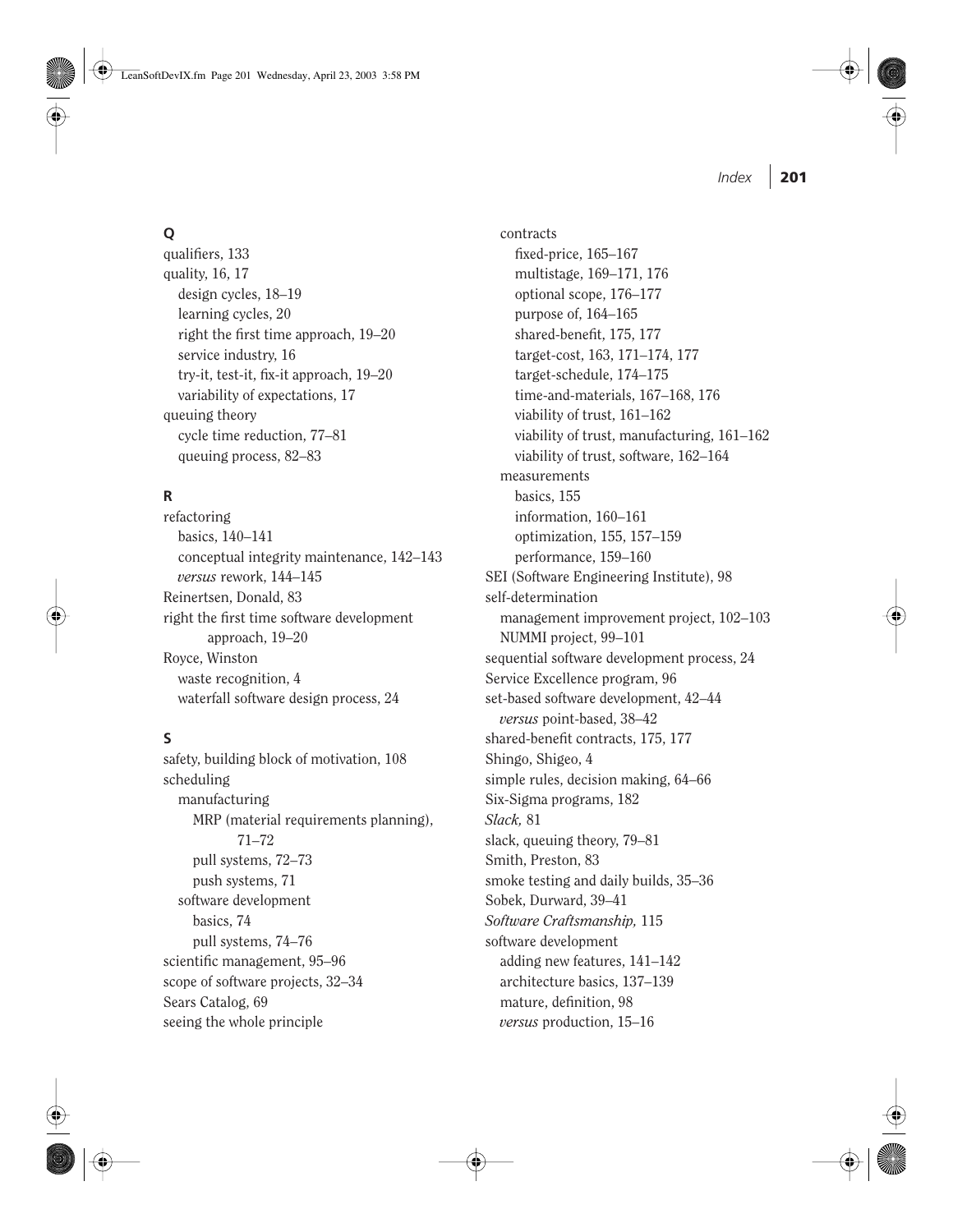simple rules, 65–66 *Software for Use,* 138 Southwest Airlines, 64 spanning applications, 35–36 story cards, scheduling, 74, 75 "Strategy as Simple Rules," 65 suboptimization, 155, 157–159 Sull, Donald, 65 Sun Microsystems, 55 swarm intelligence", 64 synchronization basics, 34–35 daily build and smoke testing, 35–36 matrix approach, 36–38 spanning applications, 35–36 system testing, 145 systems thinking, 153–155

#### **T**

target-cost contracts, 163, 171–172, 177 example, 173–174 target-schedule contracts, 174–175 Taylor, Frederick, 95 team empowerment CMM, 97 CMMI, 98–99 expertise communities of expertise, 119–121 Nucor example, 117–118 standards, 121–122 Xerox example, 118–119 leadership fuzzy "uncertain" front end, 114 master developers, 112–113, 115 project management, 115–116 respected leaders, 111–112 motivation building blocks, 108–109 3M example, 103–105 sense of purpose, 105–107

time expended by team members, 110–111 scientific management, 95–96 self-determination management improvement project, 102–103 NUMMI project, 99–101 team polygon, 107 teamwork iterations, team commitment, 30 velocity, 32–33 testing software. *See also* measurements acceptance testing, 34 as-built systems, 148–149 communication, 146 customer testing, 145–149 developer testing, 145–149 feedback, 146–147 maintenance, 149 scaffolding, 147–148 try-it, test-it, fix-it approach, 19–20 Thimbleby, Harold, 56 Thomas, Kenneth, 105 Thompson, Fred, 168 thrashing, 31 3M accountants on product teams, 84 communities of expertise, 120 leadership in product development, 111–112 team motivation, 103–105 safety as building block, 108 time-and-materials contracts, 167–168, 176 top-down approach to development, 18 Total Improvement Program, 96 Tour de France, 155, 156 Toyota communities of expertise, 120 contracts, 161–163 lean manufacturing, 96 NUMMI project, 99–101